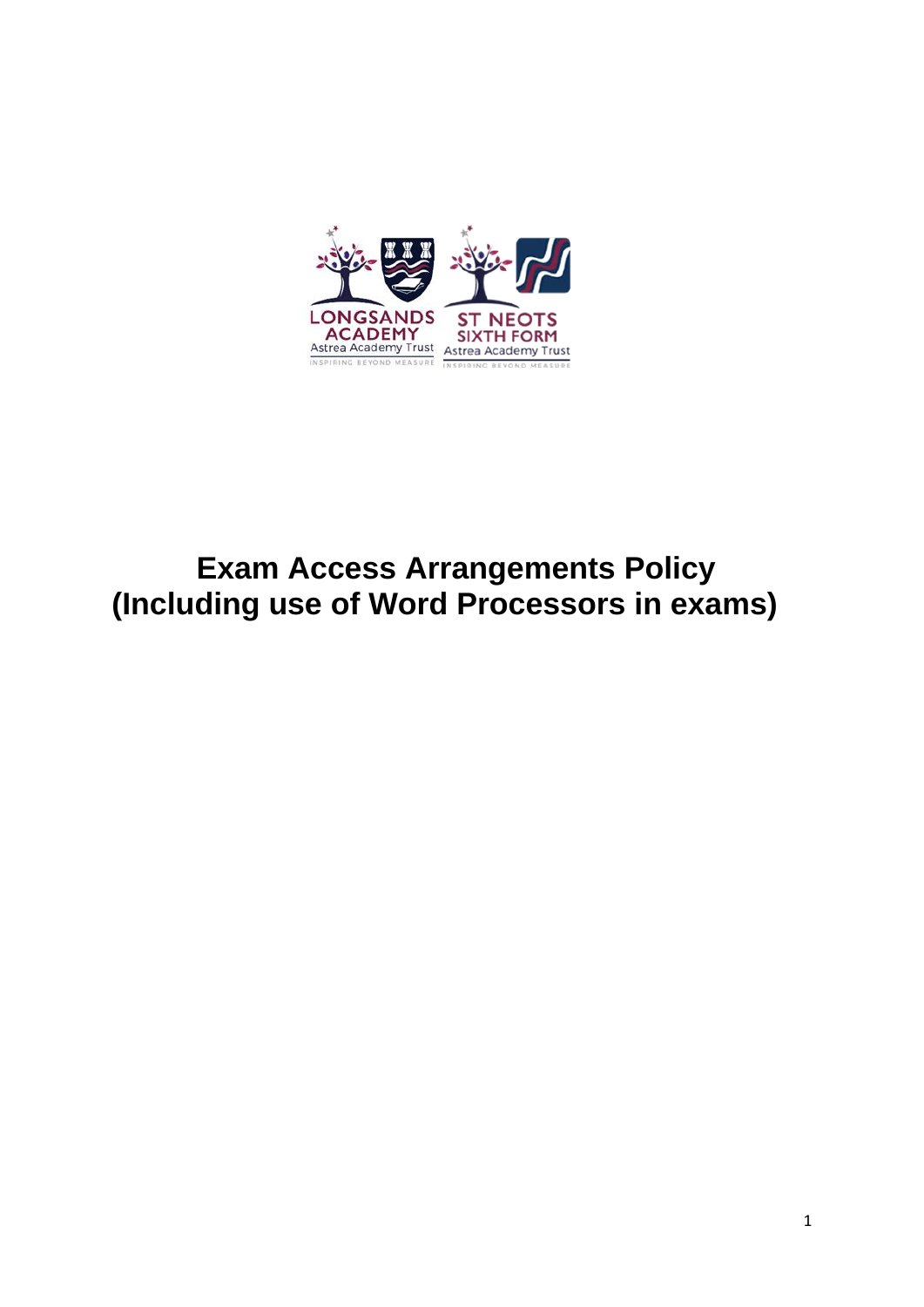# **Longsands Academy and Astrea 6th Form St Neots Exam Access Arrangements Policy (Including use of Word Processors in exams)**

#### **Contents Contents Page number**

| Key staff involved in the policy                                             | 3  |  |  |
|------------------------------------------------------------------------------|----|--|--|
| 1. Purpose of the policy                                                     | 3. |  |  |
| 2. The Equality Act 2010 definition of disability                            | 4  |  |  |
| Identifying the need for access arrangements:                                | 5  |  |  |
| 1. Roles and responsibilities                                                | 5  |  |  |
| <b>Requesting access arrangements:</b>                                       | 7  |  |  |
| 1. Roles and responsibilities                                                | 7  |  |  |
| Implementing access arrangements and the conduct of exams:                   | 8  |  |  |
| 1. Roles and responsibilities                                                | 8  |  |  |
| A- External assessments                                                      | 8  |  |  |
| <b>B-</b> Internal assessments                                               | 9  |  |  |
| C- Internal exams                                                            | 9  |  |  |
| <b>Facilitating access - examples</b>                                        | 10 |  |  |
| Use of Word Processors in exams                                              | 12 |  |  |
| 1-Key staff involved in awarding and allocating word processors for exams 12 |    |  |  |
| 2-Introduction                                                               | 12 |  |  |
| 3-Purpose of the policy                                                      | 12 |  |  |
| 4-Principles for using a word processor                                      | 12 |  |  |
| 5-The use of a word processor<br>13                                          |    |  |  |
| 14<br>6- Word processors and their programmes                                |    |  |  |
| <b>7-Laptops and tablets</b><br>15                                           |    |  |  |
| 8-Accommodating word processors in examinations<br>16                        |    |  |  |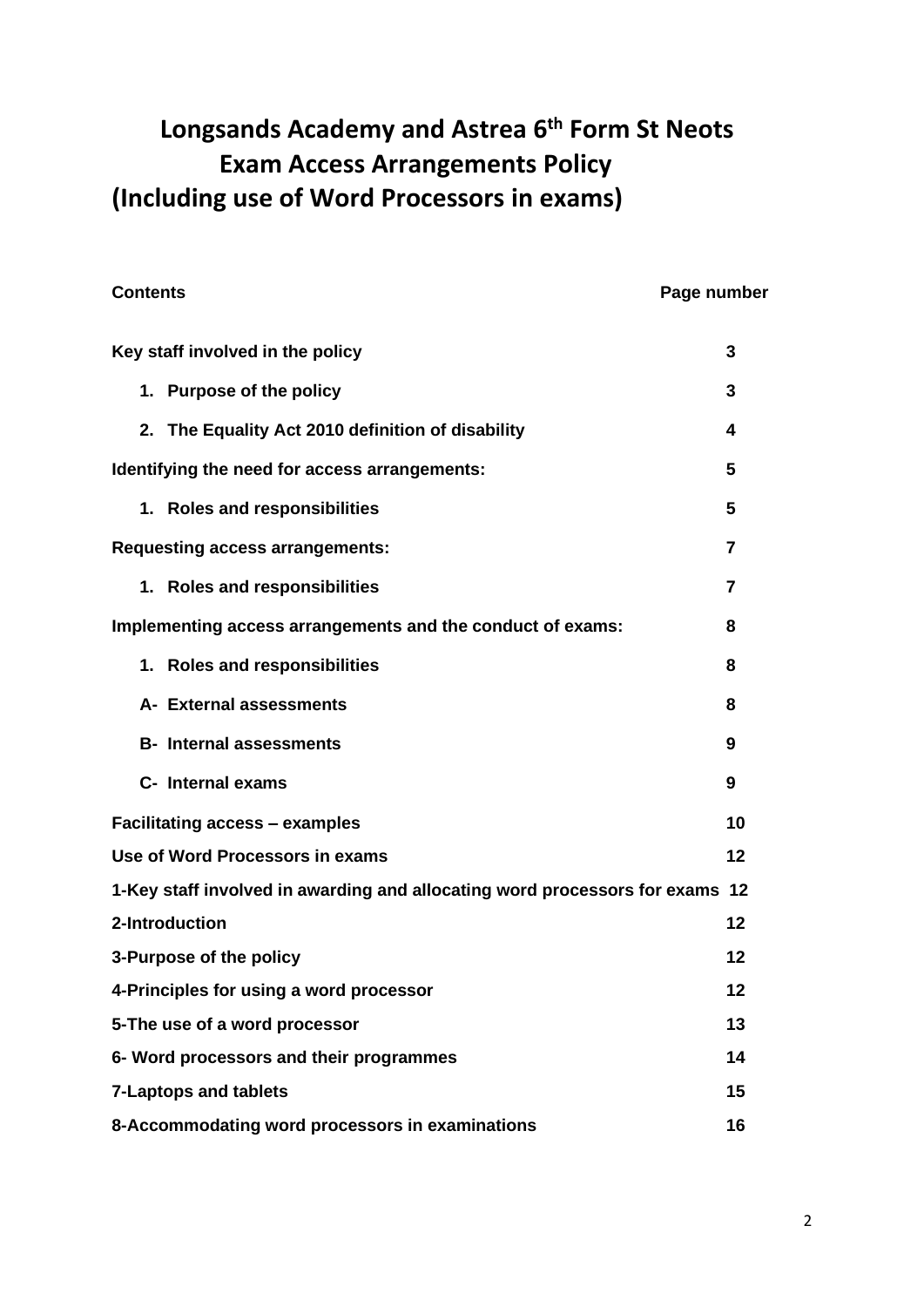# **Key staff involved in the policy**

## **Role -Name(s) and Contact Details**

**SENDCO**- Mrs P Martin-Morales **[Patricia.Martin-Morales@astrea-longsands.org](mailto:Patricia.Martin-Morales@astrea-longsands.org)** 

**SENDCO line manager** (Senior Leader) - Mr M Seymour [Mark.Seymour@astrea](mailto:Mark.Seymour@astrea-longsands.org)[longsands.org](mailto:Mark.Seymour@astrea-longsands.org)

**Head of centre-** Mr H Jones (from April 2020 Mr N Owen) [principal@astrea](mailto:principal@astrea-longsands.org)[longsands.org](mailto:principal@astrea-longsands.org)

**Assessor(s) -** Mrs P Martin-Morales, Mrs A Brodie [Patricia.Martin-Morales@astrea](mailto:Patricia.Martin-Morales@astrea-longsands.org)[longsands.org](mailto:Patricia.Martin-Morales@astrea-longsands.org) , [Annette.Brodie@astrea-longsands.org](mailto:Annette.Brodie@astrea-longsands.org)

**Access arrangement facilitator(s) -** Mrs P Martin-Morales, Mrs M Carpenter

[Patricia.Martin-Morales@astrea-longsands.org](mailto:Patricia.Martin-Morales@astrea-longsands.org) , [Margaret.Carpenter@astrea](mailto:Margaret.Carpenter@astrea-longsands.org)[longsands.org](mailto:Margaret.Carpenter@astrea-longsands.org)

**Exams Manager**- Mrs M Carpenter [Margaret.Carpenter@astrea-longsands.org](mailto:Margaret.Carpenter@astrea-longsands.org)

# **1. Purpose of the policy**

This document is provided as an exams-specific supplement to the *centre-wide accessibility policy/plan* which details how the centre *"recognises its duties towards disabled candidates as defined under the terms of the Equality Act 2010†. This must include a duty to explore and provide access to suitable courses, submit applications for reasonable adjustments and make reasonable adjustments to the service the centre provides to disabled candidates…* 

*†or any legislation in a relevant jurisdiction other than England and Wales which has an equivalent purpose and effect"* 

[Quote taken directly from section 5.4 of the current JCQ publication *General regulations for approved centres*]

This publication is further referred to in this policy as GR.

This policy details how the centre facilitates access to exams and assessments for disabled candidates, as defined under the terms of the Equality Act 2010, by outlining staff roles and responsibilities in relation to

- identifying the need for appropriate arrangements, reasonable adjustments and/or adaptations (referred to in this policy as 'access arrangements')
- requesting access arrangements
- implementing access arrangements and the conduct of exams
- good practice in relation to the Equality Act 2010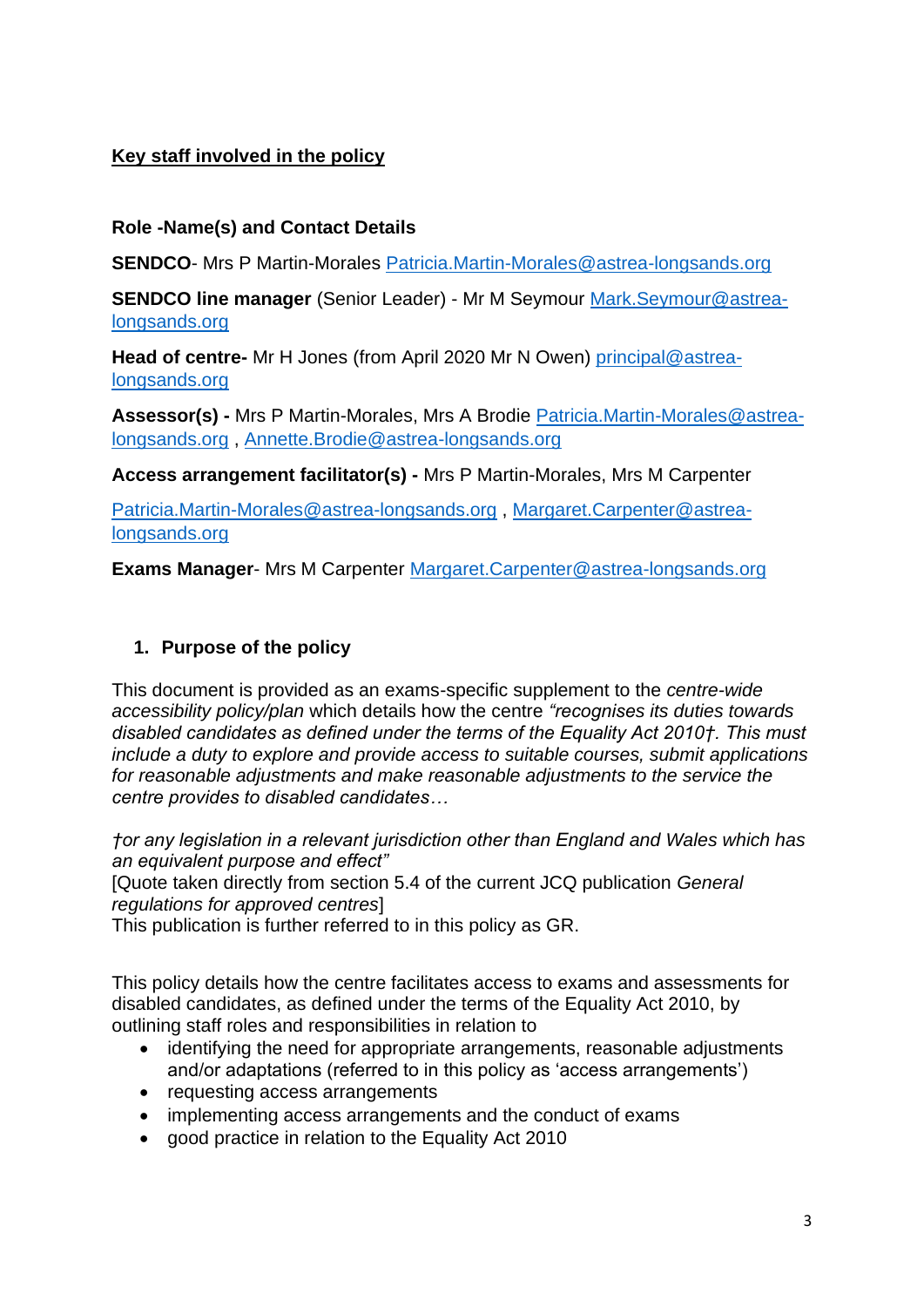# **2. The Equality Act 2010 definition of disability**

A definition is provided on page 4 of the current JCQ publication *Adjustments for candidates with disabilities and learning difficulties Access Arrangements and Reasonable Adjustments.*

This publication is further referred to in this policy as AA.

# **The Equality Act 2010**

The Equality Act 2010 states that the awarding bodies have a duty not to discriminate against individuals in conferring qualifications. They must make reasonable adjustments where a candidate is disabled within the meaning of the Equality Act 2010 and would be at a substantial disadvantage in comparison to someone who is not disabled. The Head of Centre, SLT, SENDCo and if appropriate, the SEN member of the TMB must familiarise themselves with the contents of the JCQ regulations 'Adjustments for candidates with disabilities and learning difficulties'. These staff and the Exams Manager, must ensure that the access arrangements and special consideration regulations and guidance are consistent with the law. The SENDCo will ensure that Access Arrangements are awarded in conjunction with the JCQ regulations and the Disability Act 2010 and that the student has a substantial disability '**beyond the limitations that go beyond the normal differences in ability that exist among people', a long term disability 'that has existed for at least 12 months' and that a substantial history of need and provision can be proven.** The Access Arrangements **must be a candidate's normal way of working with the centre** and the centre must provide evidence of need to reflect this. Access Arrangements '**cannot suddenly be given to the candidate at the time of his/her provision.'** 

### **Special educational needs and disabilities**

A candidate's special needs requirements are determined by the subject teachers, SENDCo and educational psychologist/specialist teachers together with other medical professionals. The Centre ensures that all assessments are carried out by suitably qualified professionals. Copies of the relevant qualifications are kept on file by the Exams Manager and the SENDCo. The SENDCo administers or oversees all testing procedures.

The SENDCo ensures that:

- All qualifying students receive the appropriate support within the centre and for examinations, tests and assessments and in conjunction with the Exams Manager that all centre staff are aware of these.
- Follows JCQ regulations concerning access arrangements, including input from other teaching and support staff.
- Appropriate testing is used for Readers / scribes/ extra time / modified papers / overlays.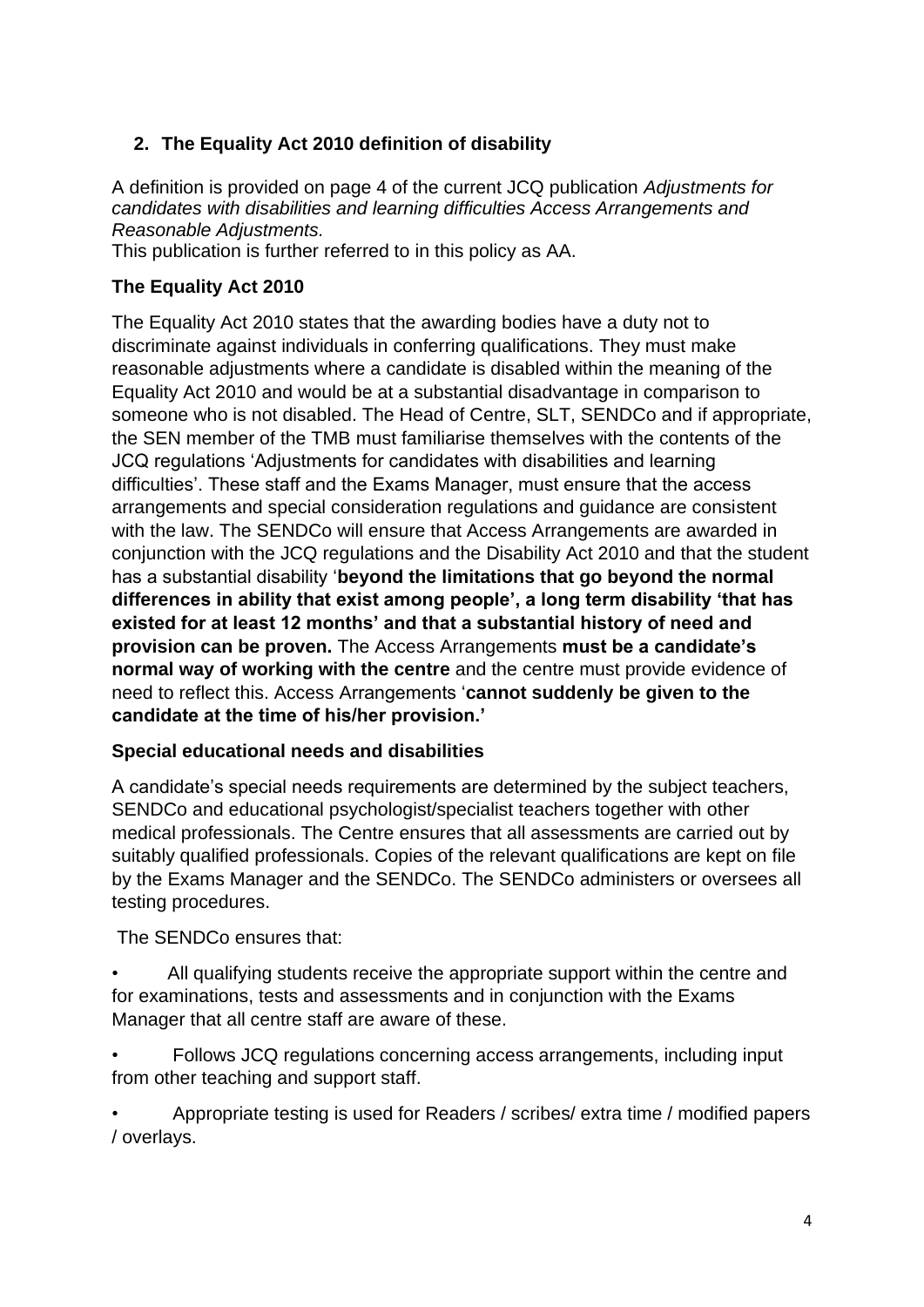• Medical evidence may be requested at an appropriate level for these. For requests such as small group / separate invigilation, certain access arrangements such as readers /scribes might be seated in small groups.

• **Exam anxiety is NOT a sufficient need nor is a GP's note sufficient evidence of need**. As well as established need, there would need to be a letter from CAMHS, a NHS psychiatrist, a qualified counsellor AND recognisable difficulties identified by the SENDCo, form tutor, HOY, that the candidate is unable to sit in large groups.

# **Access Arrangements applications**

Making special arrangements for candidates to take exams is the responsibility of the SENDCo and the Exams Manager.

Submitting completed access arrangement applications to the awarding bodies is the responsibility of the Exams Manager using Form 8 completed by the SENDCo.

Rooming for access arrangement candidates will be arranged by the Exams Manager with other designated staff.

Invigilation and support for access arrangement candidates will be organised by the Exams Manager with other designated staff.

If you wish to appeal against a decision for Access Arrangements, please contact in the first instance the SENDCo, who will be able to discuss the basis for which the access arrangements were approved / not approved. If you are still not satisfied, please contact the Head of Centre who can investigate further. The Centre will record all appeals and respond within a suitable time frame.

# **Identifying the need for access arrangements**

### **1. Roles and responsibilities**

### **Head of centre**

- Is familiar with the entire contents, refers to and directs relevant centre staff to the annually updated JCQ publications including GR and AA
- Ensures an appropriately qualified assessor(s) is appointed and that evidence of the qualification(s) of the person(s) appointed is held on file
- Ensures a policy demonstrating the centre's compliance with relevant legislation is in place
- Ensure a policy is provided which details the criteria the centre uses to award and allocate word processors for exams
- Defines and documents roles, responsibilities and processes in identifying, requesting and implementing access arrangements (Access arrangements policy)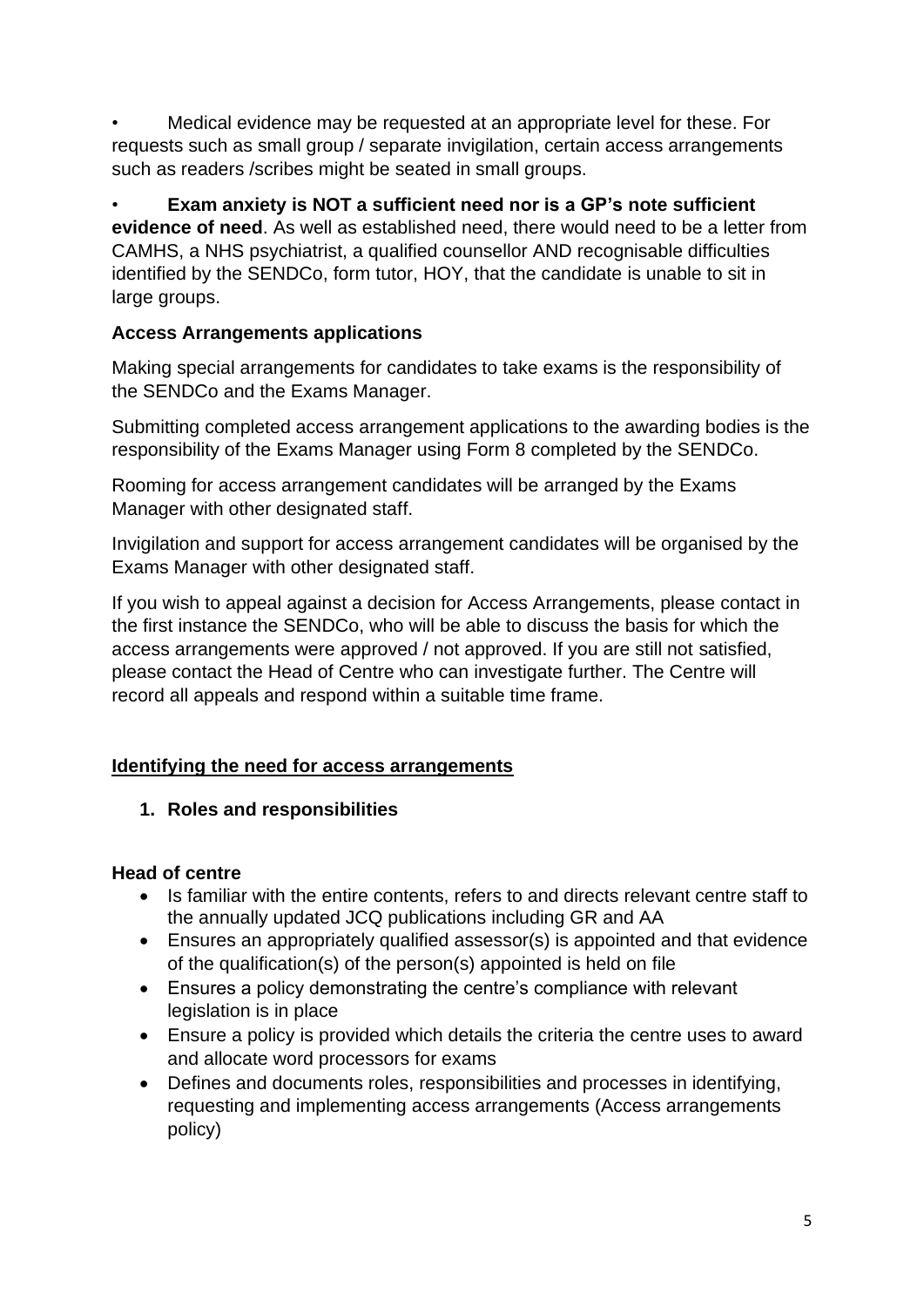## **Senior leaders**

• Are familiar with the entire contents of the annually updated JCQ publications including GR and AA

## **Special educational needs and disabilities coordinator (SENDCO)**

- Has full knowledge and understanding of the contents, refers to and directs relevant centre staff to the annually updated JCQ publication AA
- Ensures staff roles, responsibilities and processes in identifying, requesting and implementing access arrangements for candidates are clearly defined and documented
- Ensures the qualified assessor(s) has access to the assessment objectives for the relevant specification(s) a candidate is undertaking
- Ensures arrangements put in place for exams/assessments reflect a candidate's normal way of working within the centre
- Ensures the need for access arrangements for a candidate will be considered on a subject by subject basis
- Works with teaching staff, relevant support staff and the exams officer to ensure centre-delegated and awarding body approved access arrangements are put in place for candidates taking internal and external exams/assessments
- Provide information to evidence the normal way of working of a candidate
- Conducts appropriate assessments to identify the need(s) of a candidate
- Provides appropriate evidence to confirm the need(s) of a candidate
- Completes appropriate documentation as required by the regulations of JCQ and the awarding body

# **Teaching staff**

- Inform the SENDCO of any support that might be needed by a candidate
- Provide comments/observations/evidence to support the SENDCO in *painting a holistic picture of need* confirming *normal way of working* for a candidate

### **Support staff** (for example, Learning Support Assistants)

• (where appropriate) Provide comments/observations to support the SENDCO in *painting a holistic picture of need* confirming *normal way of working* for a candidate

# **Assessor of candidates with learning difficulties**

(An assessor of candidates with learning difficulties will be an appropriately qualified access arrangements assessor/psychologist/specialist assessor approved by the Head of centre)

- Has detailed understanding of the current JCQ publication AA
- Ensures the quality of the access arrangements assessment process within the centre
- Ensures the assessment process is administered in accordance with the regulations
- Support the SENDCO in determining the need for and implementing access arrangements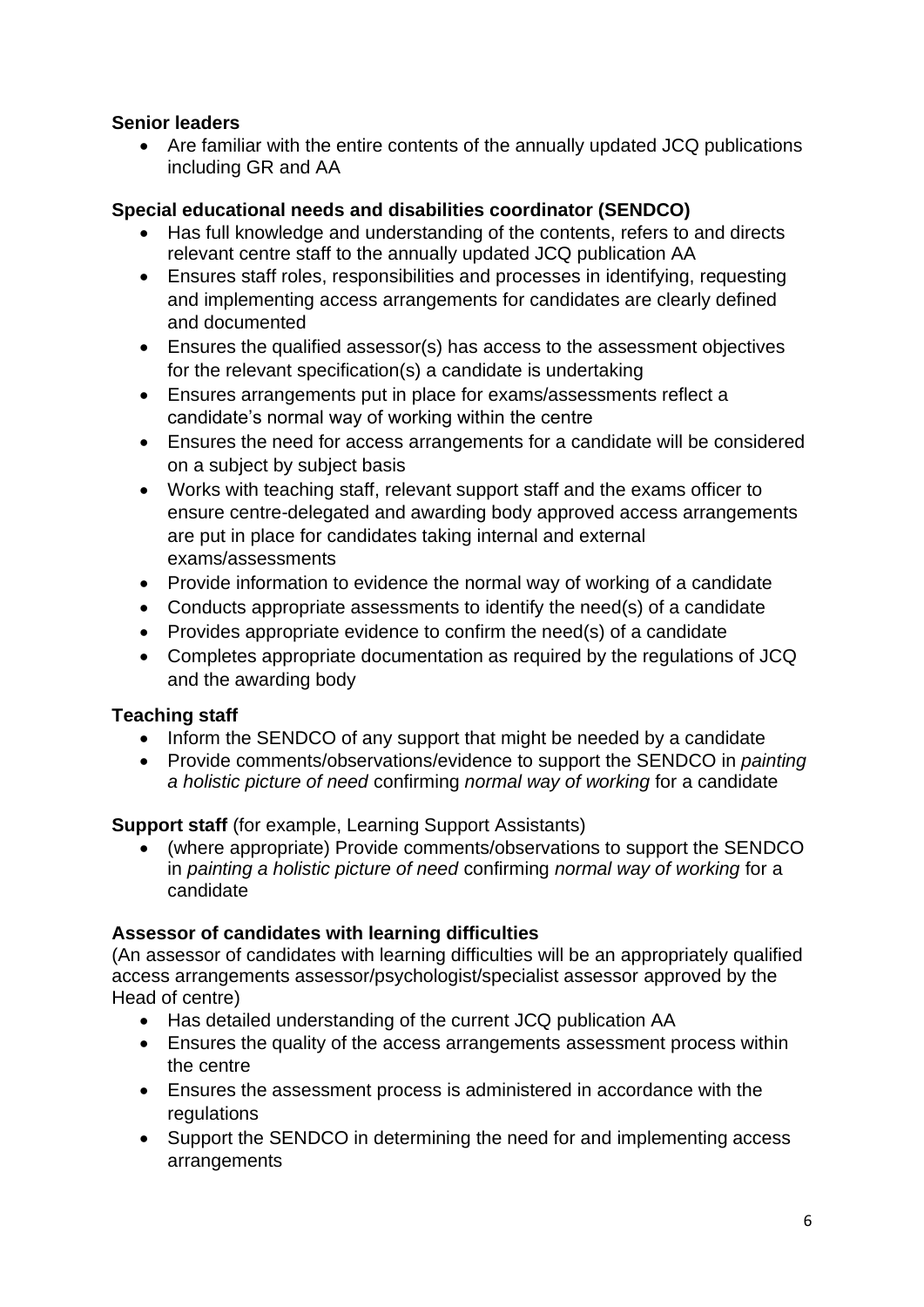- Leads on the access arrangements process to facilitate access for candidates
- If not the appropriately qualified assessor, works with the person/persons appointed, on all matters relating to assessing candidates and the administration of the assessment process
- Ensures that all assessments carried out and arrangements put in place complies with JCQ and awarding body regulations and guidance
- Presents when requested by a JCQ Centre Inspector, evidence of the assessor's qualification

### **Requesting access arrangements**

**1. Roles and responsibilities**

### **Special educational needs and disabilities coordinator (SENDCO)**

• Determines if the arrangements identified for a candidate require prior approval from the awarding body before the arrangements are put in place or if approval is centre-delegated

### **Exams Manager**

- Is familiar with the entire contents of the annually updated JCQ publication GR and is aware of information contained in AA where this may be relevant to the EM role
- Follows guidance in AA Section 8 to process approval applications for access arrangements for those qualifications listed on page 2 of AA
- Applies for approval where this is required, through Access arrangements online (AAO), or through the awarding body where qualifications sit outside the scope of AAO
- Ensures appropriate and required evidence is held on file to confirm validation responses in AAO including the completion of JCQ Form 8 (Application for access arrangements – Profile of learning difficulties), where required, and a body of evidence to substantiate the candidate's normal way of working within the centre
- Ensures where form 8 is required to be completed, the original form is signed by hand and dated as required prior to approval being sought and that the original form is provided for processing and inspection purposes
- Ensures the names of all other assessors, who are assessing candidates studying qualifications as listed on page 2 of AA, are entered into AAO to confirm their status including any professionals working outside the centre
- Confirms by ticking the 'Confirmation' box prior to submitting the application for approval that the 'malpractice consequence statement' has been read and accepted
- Makes an awarding body referral through AAO where the initial application for approval may not be approved by AAO, where it is deemed by the centre that the candidate does meet the criteria for the arrangement(s)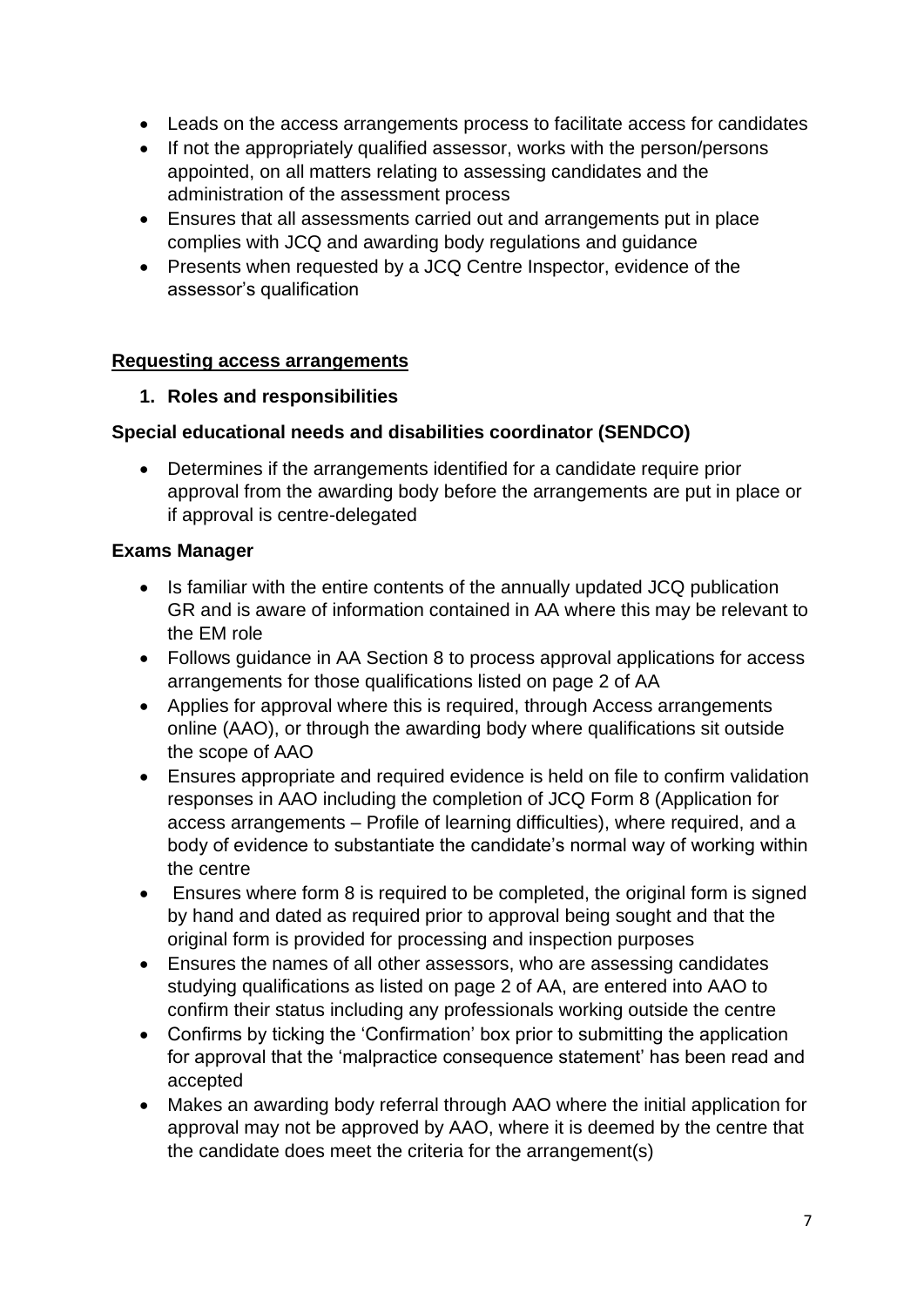- Ensures that arrangements, and approval where required, are in place before a candidate takes his/her first exam or assessment (which is externally assessed or internally assessed/externally moderated)
- Ensures that where approval is required that this is applied for by the awarding body deadline
- Maintains a file for each candidate that will include:
- 1. completed JCQ/awarding body application forms and evidence forms
- 2. appropriate evidence to support the need for the arrangement where required
- 3. appropriate evidence to support normal way of working within the centre
- 4. in addition, for those qualifications listed on page 2 of AA (where approval is required), a print out of the AAO approval and a signed data protection notice (which provides candidate consent to their personal details being shared)
- Presents the files when requested by a JCQ Centre Inspector
- Liaises with teaching staff/SENDCo regarding any appropriate modified paper requirements for candidates
- Liaises with the SENCO to ensure arrangements are in place to either order a non-interactive electronic (PDF) question paper or to open question paper packets in the secure room within 90 minutes of the published starting time for the exam where the centre is permitted to modify a timetabled written component exam paper (copy on coloured paper, enlarge to A3 or copy to single sided print)
- Following the appropriate process (AAO for those qualifications listed on page 74 of AA; JCQ Form 7 or Form VQ/EA), orders published modified papers, by the awarding body's deadline for the exam series, where these may be required for a candidate

### **Implementing access arrangements and the conduct of exams**

### **1. Roles and responsibilities**

### **A- External assessments**

These are assessments which are normally set and marked/examined by an awarding body which must be conducted according to awarding body instructions and/or the JCQ publication Instructions for conducting examinations (ICE).

### **Head of centre**

• Supports the SENDCO, the exams manager and other relevant centre staff in ensuring appropriate arrangements, adjustments and adaptations are in place to facilitate access for disabled candidates to exams

### **Special educational needs and disabilities coordinator (SENDCO)**

• Ensures appropriate arrangements, adjustments and adaptations are in place to facilitate access for candidates where they are disabled within the meaning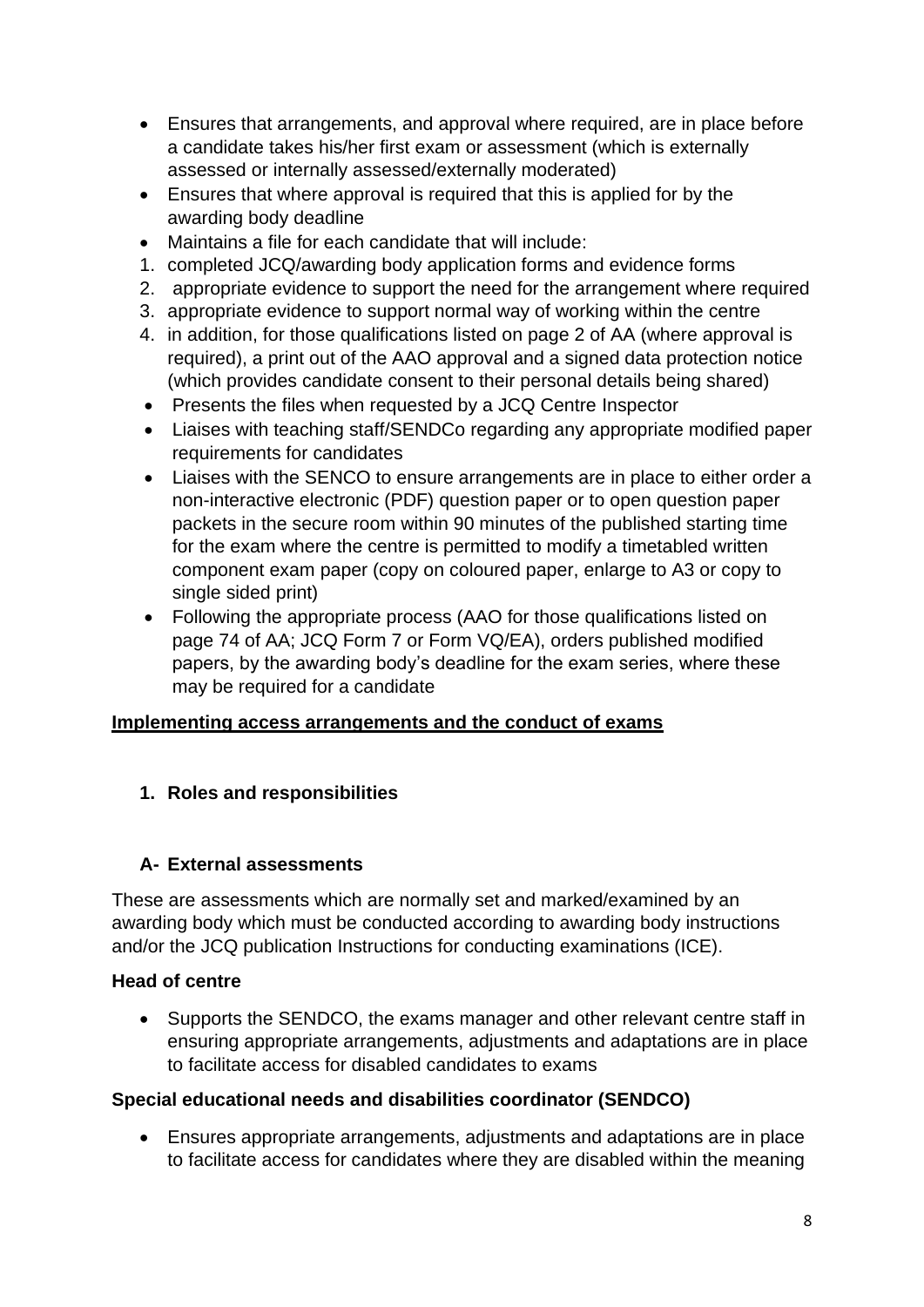of the Equality Act (unless a temporary emergency arrangement is required at the time of an exam)

## **Exams Manager**

• Is familiar with and follows the Checklist for heads of centre and examination officers – The Equality Act 2010 and conduct of examinations provided in the current ICE (page 44)

## **Other relevant centre staff, including teaching and support staff**

• Support the SENDCO and the exams officer to ensure appropriate arrangements, adjustments and adaptations are in place to facilitate access for disabled candidates to exams

## **B- Internal assessments**

These are non-examination assessments (NEA) which are normally set by a centre/awarding body, marked and internally verified by the centre and moderated by the awarding body.

"Externally marked and/or externally set practical examinations taken at different times across centres are classified as 'NEA'."

[Quote taken from the JCQ publication Instructions for conducting non-examination assessments, Foreword]

### **Special educational needs and disabilities coordinator (SENDCO)**

• Liaises with teaching staff to implement appropriate access arrangements for candidates

# **Teaching staff**

• Support the SENCO in implementing appropriate access arrangements for candidates

### **C- Internal exams**

These are exams or tests which are set and marked within the centre; normally a pre-cursor to external assessments.

### **Special educational needs and disabilities coordinator (SENDCO)**

• Liaises with teaching staff to implement appropriate access arrangements for candidates

### **Teaching staff**

• Support the SENCO in implementing appropriate access arrangements for candidates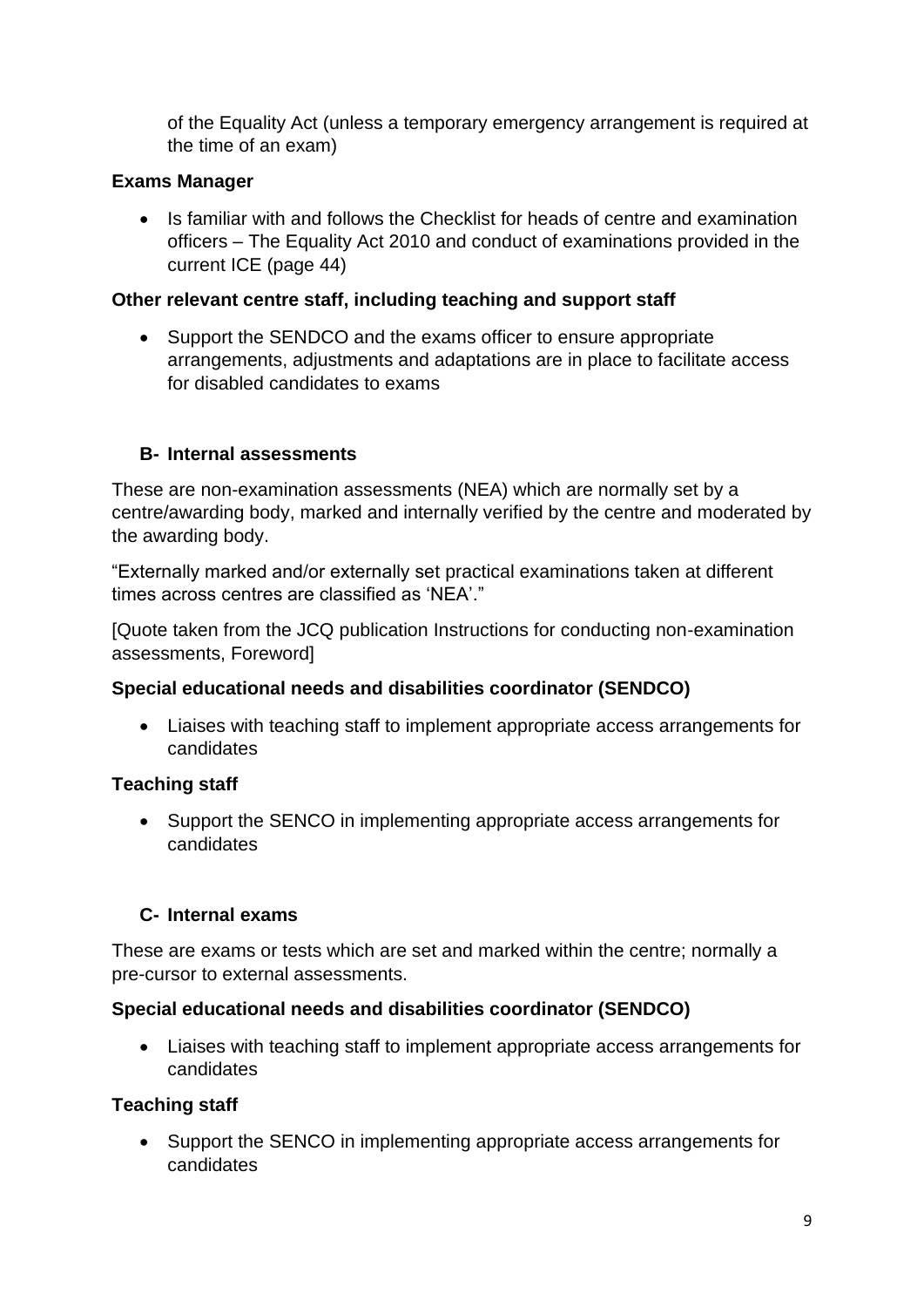#### **Facilitating access – examples**

The following information confirms the centre's good practice in relation to the Equality Act 2010 and the conduct of examinations.

On a candidate by candidate basis, consideration is given to

- adapting assessment arrangements
- adapting assessment materials
- the provision of specialist equipment or adaptation of standard equipment
- adaptation of the physical environment for access purposes

The table provides example arrangements, adjustments and adaptations that are considered to meet the need(s) of a candidate and the actions considered/taken by the centre for the purposes of facilitating access.

| <b>Example of</b><br>candidate<br>need(s)                                                       | <b>Arrangements</b><br>explored                                                     | <b>Centre actions</b>                                                                                                                                                                                                                                                                                                                                                                                                                                                                                                                                                                                                                                                                                                                                                                                                                                 |
|-------------------------------------------------------------------------------------------------|-------------------------------------------------------------------------------------|-------------------------------------------------------------------------------------------------------------------------------------------------------------------------------------------------------------------------------------------------------------------------------------------------------------------------------------------------------------------------------------------------------------------------------------------------------------------------------------------------------------------------------------------------------------------------------------------------------------------------------------------------------------------------------------------------------------------------------------------------------------------------------------------------------------------------------------------------------|
| A medical<br>condition which<br>prevents the<br>candidate from<br>taking exams in<br>the centre | Alternative site for<br>the conduct of<br>examinations<br>Supervised rest<br>breaks | SENDCO gathers evidence to support<br>the need for the candidate to take<br>exams at home<br>Pastoral head provides written<br>statement for file to confirm the need<br>Approval confirmed by SENDCO; AAO<br>approval for both arrangements not<br>required<br>Pastoral head discussion with candidate<br>to confirm the arrangements should be<br>put in place<br>EM submits appropriate 'Alternative site<br>for the conduct of exams form'<br>EM provides candidate with exam<br>timetable and JCQ information for<br>candidates<br>Pastoral head confirms with candidate<br>the information is understood<br>Pastoral head agrees with candidate<br>that prior to each exam will call to<br>confirm fitness to take exam<br>EM allocates invigilator(s) to candidate's<br>timetable; confirms time of collection of<br>exam papers and materials |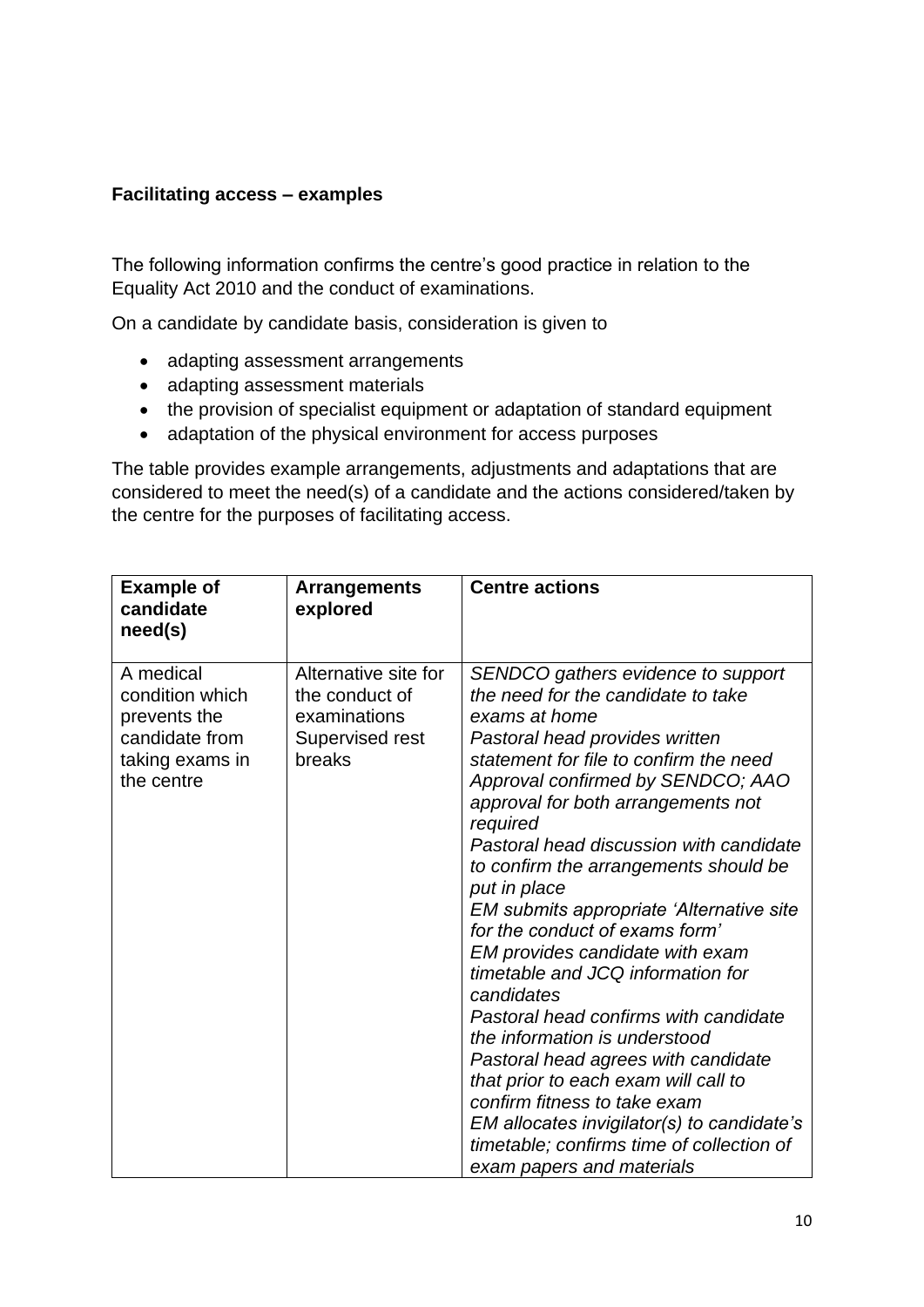|                                                                               |                                                                                              | Invigilator monitors candidate's<br>condition for each exam and records<br>any issues on incident log<br>Invigilator records rest breaks (time and<br>duration) on incident log and confirms<br>set time given for exam<br>Invigilator briefs EM after each exam on<br>how candidate's performance in exam<br>may have been affected by his/her<br>condition<br>EM discusses with pastoral head if<br>candidate is eligible for special<br>consideration (candidate present but<br>disadvantaged)<br>EM processes request(s) for special<br>consideration where applicable; incident<br>log(s) provides supporting evidence<br>Pastoral head informs candidate that<br>special consideration has been<br>requested |
|-------------------------------------------------------------------------------|----------------------------------------------------------------------------------------------|--------------------------------------------------------------------------------------------------------------------------------------------------------------------------------------------------------------------------------------------------------------------------------------------------------------------------------------------------------------------------------------------------------------------------------------------------------------------------------------------------------------------------------------------------------------------------------------------------------------------------------------------------------------------------------------------------------------------|
| Persistent and<br>significant<br>difficulties in<br>accessing written<br>text | Reader/computer<br>reader<br>25% Extra time<br>Separate<br>invigilation within<br>the centre | Confirms candidate is disabled within<br>the meaning of the Equality Act 2010<br>Papers checked for those testing<br>reading<br>Computer reader/examination reading<br>pen sourced for use in papers (or<br>sections of papers) testing reading OR<br>up to<br>50% extra time awarded<br>Original Form 8, signed by hand and<br>dated, with Sections A, B and C<br>completed; kept on file with body of<br>supporting evidence, printed approval<br>from AAO and signed data protection<br>notice                                                                                                                                                                                                                  |
| Significant<br>difficulty in<br>concentrating                                 | Prompter<br>Separate<br>invigilation within<br>the centre                                    | Gathers evidence to support substantial<br>and long term adverse impairment<br>Confirms with candidate how and when<br>they will be prompted<br>Briefs invigilator to monitor candidate<br>and the method of prompting (call out<br>his name to bring his attention back to<br>the paper - confirms requirement for<br>separate room)                                                                                                                                                                                                                                                                                                                                                                              |
| A wheelchair user                                                             | <b>Desk</b><br>Rooms<br><b>Facilities</b><br>Seating<br>arrangements                         | Applies for practical assistant to help<br>candidate set up wheelchair and other<br>equipment in a practical assessment;<br>approval automatically fails so awarding                                                                                                                                                                                                                                                                                                                                                                                                                                                                                                                                               |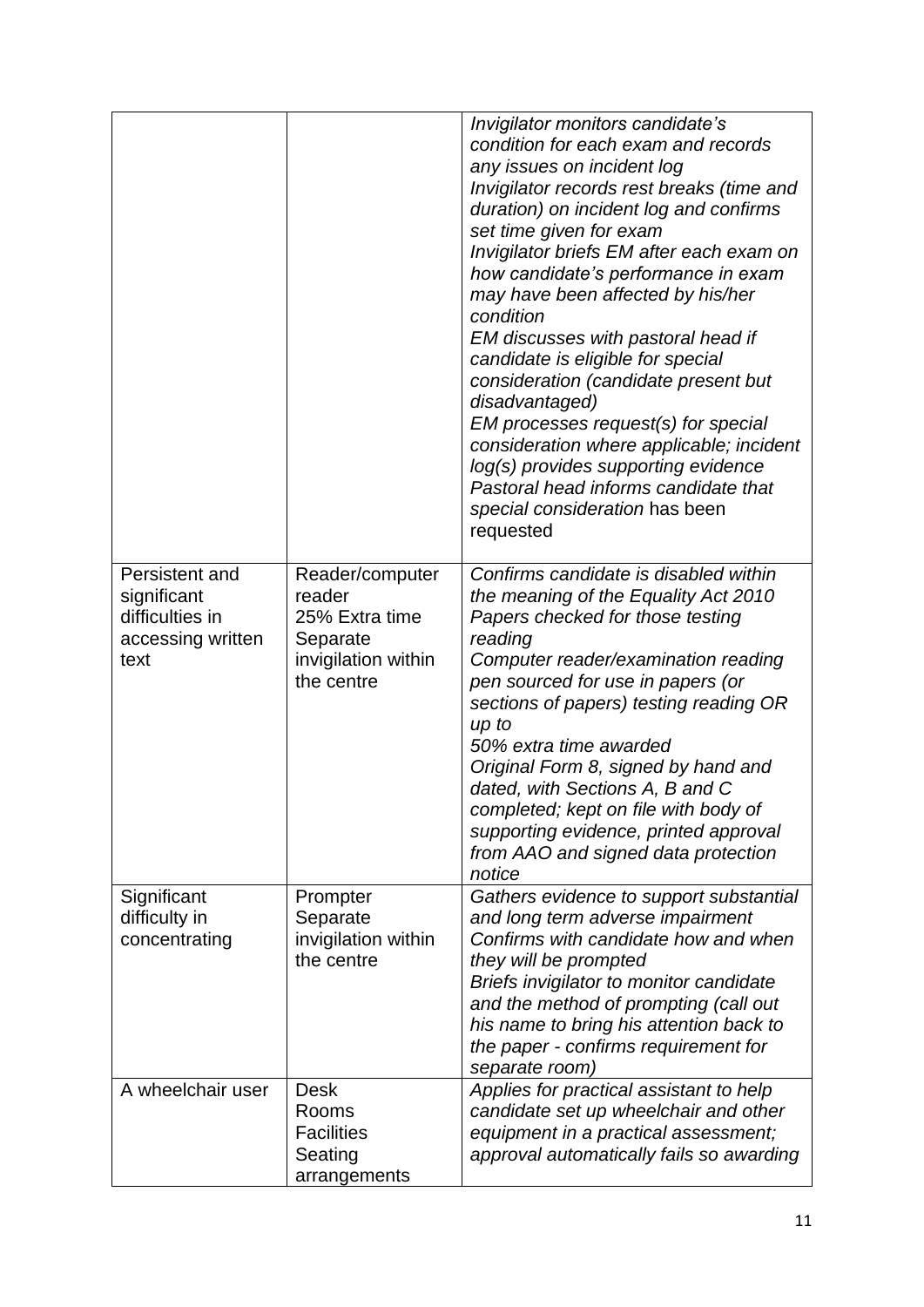| <b>Practical assistant</b> | body referral lists the tasks that will be<br>performed<br>Provides height adjustable desk in<br>exam room<br>Allocates exam room on ground floor<br>near adapted bathroom facilities<br>Spaces desks to allow wheelchair<br>access<br>Seats candidate near exam room door<br>Confirms arrangements in place to<br>assist the candidate in case of<br>emergency evacuation of the exam<br>room<br>Practical assistant cover sheet printed<br>from AAO; to be completed by facilitator<br>and inserted inside the candidate's work<br>where this may be applicable to the<br>assessment |
|----------------------------|----------------------------------------------------------------------------------------------------------------------------------------------------------------------------------------------------------------------------------------------------------------------------------------------------------------------------------------------------------------------------------------------------------------------------------------------------------------------------------------------------------------------------------------------------------------------------------------|
|----------------------------|----------------------------------------------------------------------------------------------------------------------------------------------------------------------------------------------------------------------------------------------------------------------------------------------------------------------------------------------------------------------------------------------------------------------------------------------------------------------------------------------------------------------------------------------------------------------------------------|

#### **Use of Word Processor in exams**

#### **1-Key staff involved in awarding and allocating word processors for exams**

Mrs M Carpenter- Exams Manager Mrs P Martin-Morales- SENDCo Mr M Seymour and Mrs C Greaney- SLT Members Mr H Jones-Head of centre

#### **2-Introduction**

This policy on the use of word processors in examinations and assessments is reviewed and updated annually, on the publication of updated JCQ regulations and guidance contained in the publications Access Arrangements and Reasonable Adjustments and Instructions for conducting examinations.

References to 'AA' relate to JCQ *Access Arrangements and Reasonable Adjustments 2019-2020* and ICE to JCQ *Instructions for conducting examinations 2019-2020*.

#### **3-Purpose of the policy**

This policy details how the centre manages and administers the use of word processors (including laptops and tablets) in examinations and assessments.

#### **4-Principles for using a word processor**

The SENDCo complies with AA chapter 4 *Adjustments for candidates with disabilities and learning difficulties* regulations and guidance as follows: (AA 4.2.1)

• Candidates with access to word processors are allowed to do so in order to remove barriers for disabled candidates which prevent them from being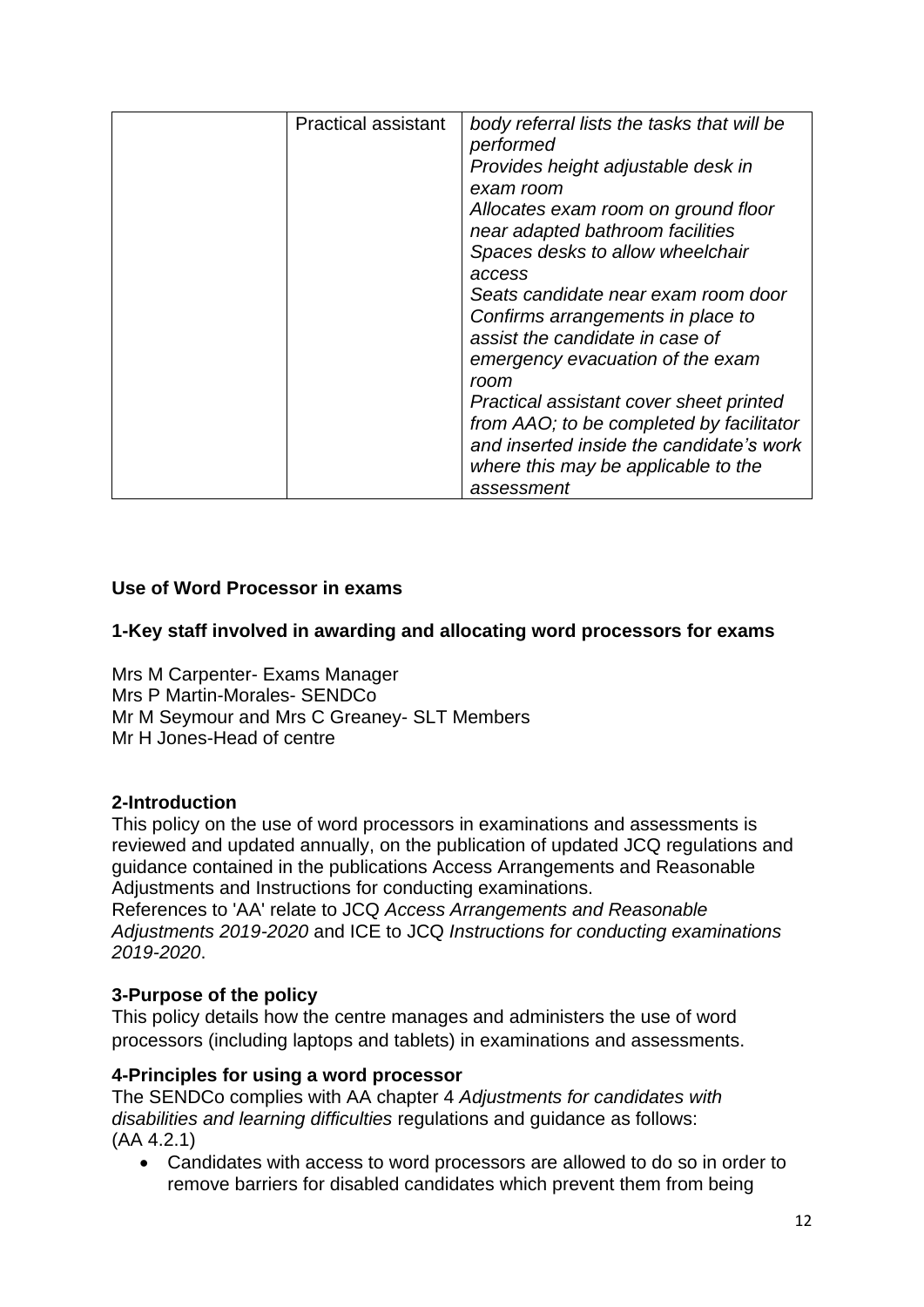placed at a substantial disadvantage as a consequence of persistent and significant difficulties

• The use of word processors is only permitted whilst ensuring that the integrity of the assessment is maintained, at the same time as providing access to assessments for a disabled candidate

(AA 4.2.2)

• The use of a word processor is not granted where it will compromise the assessment objectives of the specification in question

# (AA 4.2.3)

• Candidates may not require the use of a word processor in each specification. As subjects and their methods of assessments may vary, leading to different demands of our candidates, the need for the use of a word processor is considered on a subject-by-subject basis

(AA 4.2.4)

- The use of a word processor is normally considered and agreed where appropriate at the start of the course providing the centre has firmly established a picture of need and normal way of working for a candidate
- Candidates are made aware when they will have the use of a word processor for timetabled examinations and non-examination assessments

# (AA 4.2.5)

- The use of a word processor for candidates is only granted if it reflects the support given to the candidate as their 'normal way of working', which is defined as support:
- A- in the classroom (where appropriate); or
- B- working in small groups for reading and/or writing; or
- C- literacy support lessons; or
- D- literacy intervention strategies; and/or
- E- in internal school tests/examinations
- F- mock examinations

The only exceptions to the above would be a temporary injury or impairment, or a diagnosis of a disability or manifestation of an impairment relating to an existing disability arising after the start of the course.

# **5-The use of a word processor**

Longsands Academy and Astrea 6<sup>th</sup> Form St Neots comply with AA chapter 5 *Access arrangements available* as follows:

(AA 5.8.1)

- Provides a word processor with the spelling and grammar check facility/predictive text disabled (switched off)
- Only grants the use of a word processor to a candidate where it is their normal way of working (see 4.2.5 above) within the centre
- Only grants the use of a word processor to a candidate if it is appropriate to their needs (for example, the quality of language significantly improves as a result of using a word processor due to problems with planning and organisation when writing by hand)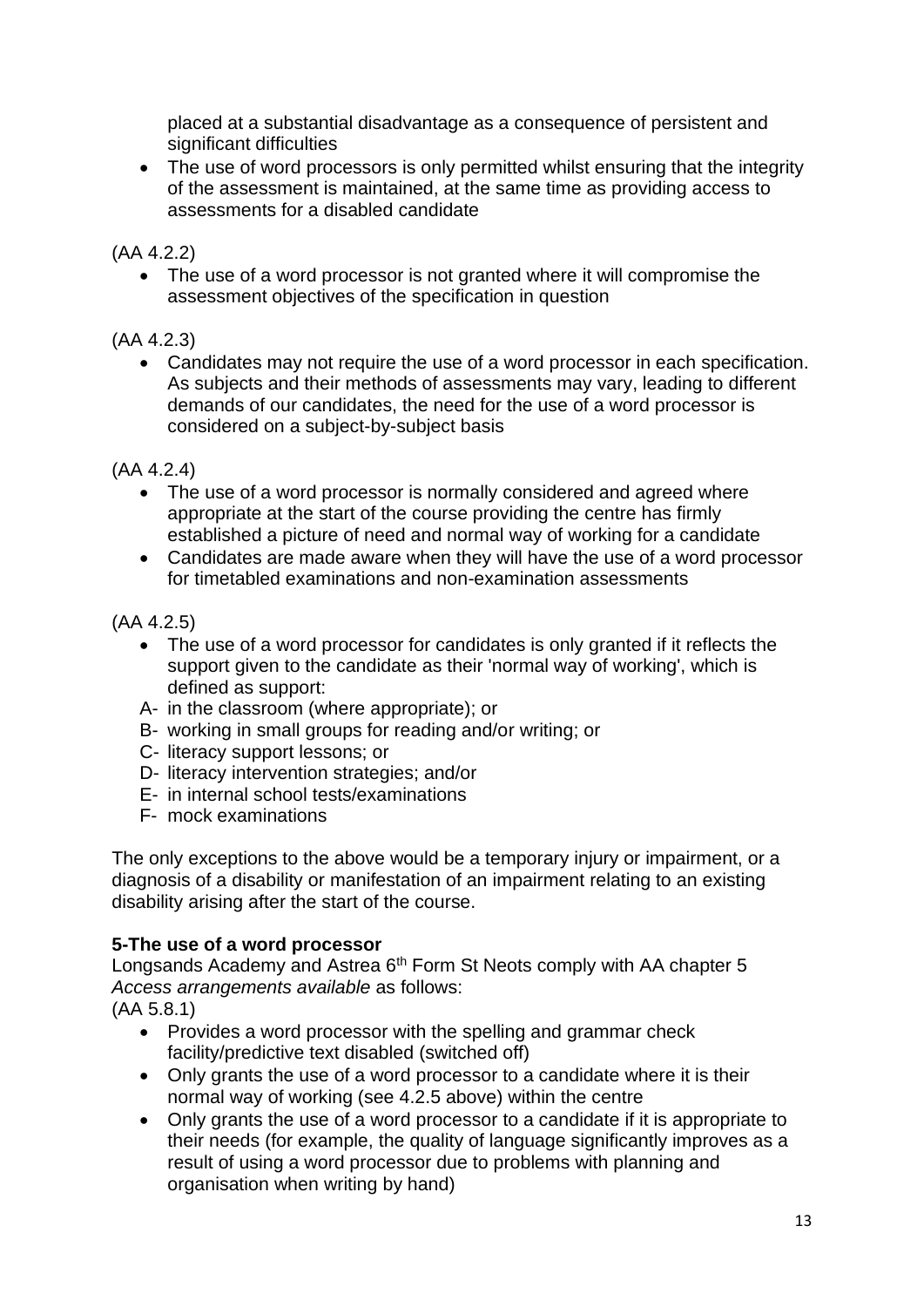(The above also extends to the use of electronic braillers and tablets) (AA 5.8.2)

• Provides access to word processors to candidates in non-examination assessment components as standard practice unless prohibited by the specification

## (AA 5.8.3)

- Allows candidates to use a word processor in an examination to type certain questions, i.e. those requiring extended writing, and handwrite shorter answers
- Are also aware that examinations which have a significant amount of writing, as well as those that place a greater demand on the need to organise thought and plan extended answers, are those where candidates will frequently need to type. Examinations which require more simplistic answers are often easier to handwrite within the answer booklet. The candidate avoids the difficulty of visually tracking between the question paper and screen

## (AA 5.8.4)

- In all cases, ensures that a word processor cover sheet (Form 4) is completed and included with each candidate's typed script (according to the instructions issued by the individual awarding body)
- Does not simply grant the use of a word processor to a candidate because he/she prefers to type rather than write or can work faster on a keyboard, or because he/she uses a laptop at home

### **Centre specific processes**

• A word processor cannot be granted just because a candidate prefers to use one (AA p 54). Students using word processors in exams at Longsands Academy/Astrea 6<sup>th</sup> Form St Neots will have been previously identified to the exam series and will have use of word processor in school as their normal way of working. These can include students with illegible handwriting who prefer to use a word processor instead of a scribe or those with a standardised score of 84 or below at tests of speed of handwriting or spelling accuracy, due to Specific Learning Difficulties, who are proficient at typing and prefer the use of word processor instead of a scribe.

# **6- Word processors and their programmes**

The Academy and 6th Form comply with ICE 8.8 *Word processors* instructions by ensuring:

- word processors are used as a type-writer, not as a database, although standard formatting software is acceptable
- word processors have been cleared of any previously stored data, as must any portable storage medium used
- an unauthorised memory stick is not permitted for use by a candidate
- where required, candidates are provided with a memory stick, which has been cleared of any previously stored data, by a nominated member of centre staff
- word processors are in good working order at the time of the examination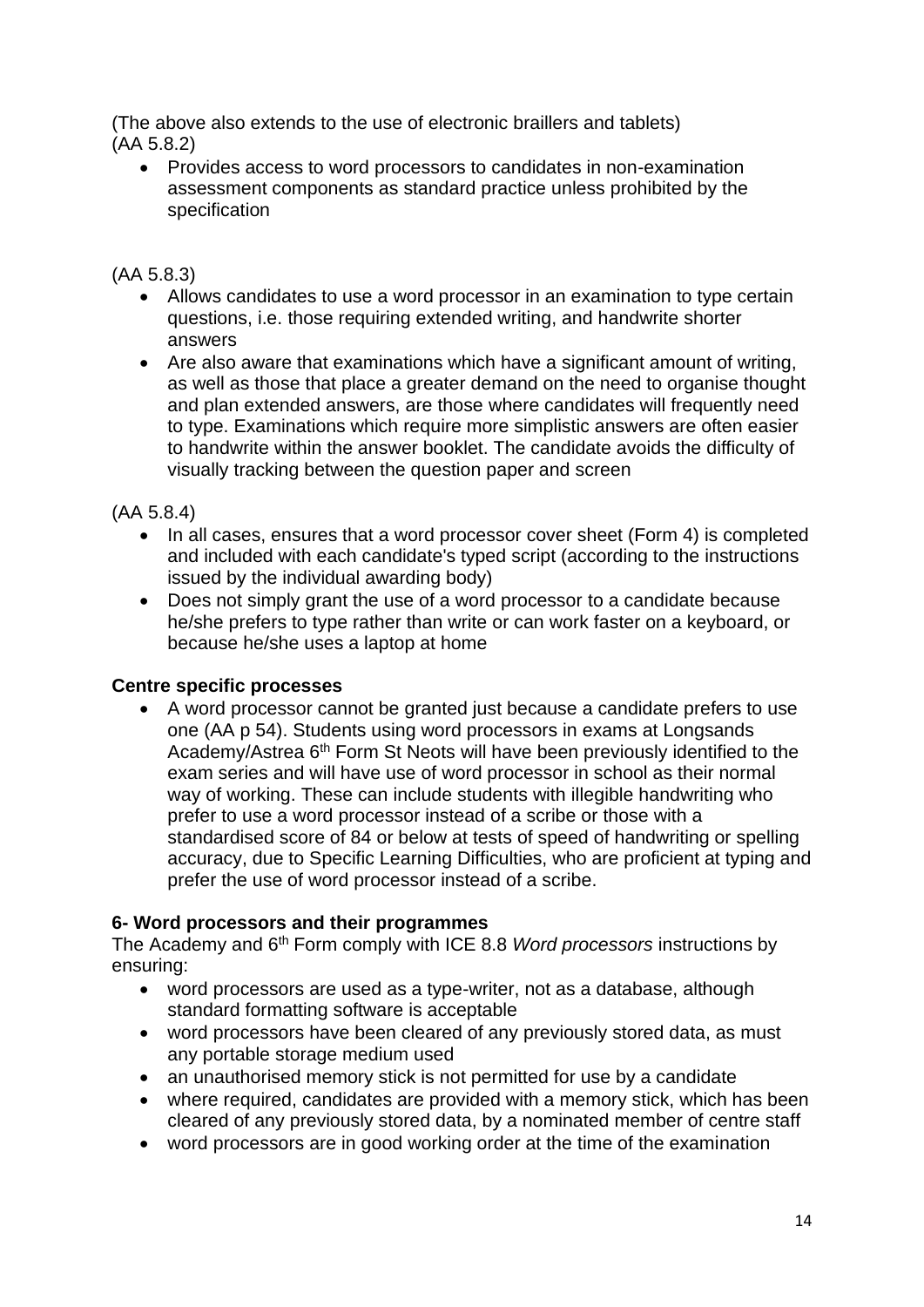- word processors are accommodated in such a way that other candidates are not disturbed and cannot read the screen
- where a candidate using a word processor is accommodated separately, a separate invigilator is used.
- word processors are either connected to a printer so that a script can be printed off, or have the facility to print from a portable storage medium
- documents are printed after the examination is over
- candidates are present to verify that the work printed is their own
- word processed scripts are inserted in/attached to any answer booklet which contains some of the answers (and according to instructions issued by the individual awarding body)
- word processors are used to produce scripts under secure conditions, and if they are not then the centre is aware that they may be refused by the awarding body
- word processors are not used to perform skills which are being assessed
- word processors are not connected to an intranet or any other means of communication.
- candidates are not given access to other applications such as a calculator (where prohibited in the examination), spreadsheets etc. when using a word processor
- graphic packages or computer aided design software is not included on a word processor unless permission has been given to use these
- predictive text software or an automatic spelling and grammar check is disabled unless the candidate has been permitted a scribe or is using voice recognition technology (the script must have a completed scribe cover sheet included), or the awarding body's specification permits the use of automatic spell checking
- voice recognition technology is not included on word processors unless the candidate has permission to use a scribe or relevant software
- word processors are not used on the candidate's behalf by a third party unless the candidate has permission to use a scribe

#### **Centre specific processes**

• Students have an exam specific log in, this limits the use of the word processor to word pad only with no internet connection. The students cannot access this at any other time.

### **7-Laptops and tablets**

The Academy and  $6<sup>th</sup>$  Form further comply with ICE 8.8 instructions by ensuring:

- All laptops are checked before the candidate's examination(s).
- All laptops are checked before the candidate's examination(s).
- Word processor candidates use exam only laptops without internet connection with a mains connection
- candidates are reminded that their centre number, candidate number and the unit/component code must appear on each page as a header or footer
- candidates using WordPad software (which do not allow for the insertion of a header or footer) are instructed to handwrite their details as a header or footer once they have finished the examination and printed off their typed script; candidates are also supervised to ensure that they are solely performing this task and not re-reading their answers or amending their work in any way